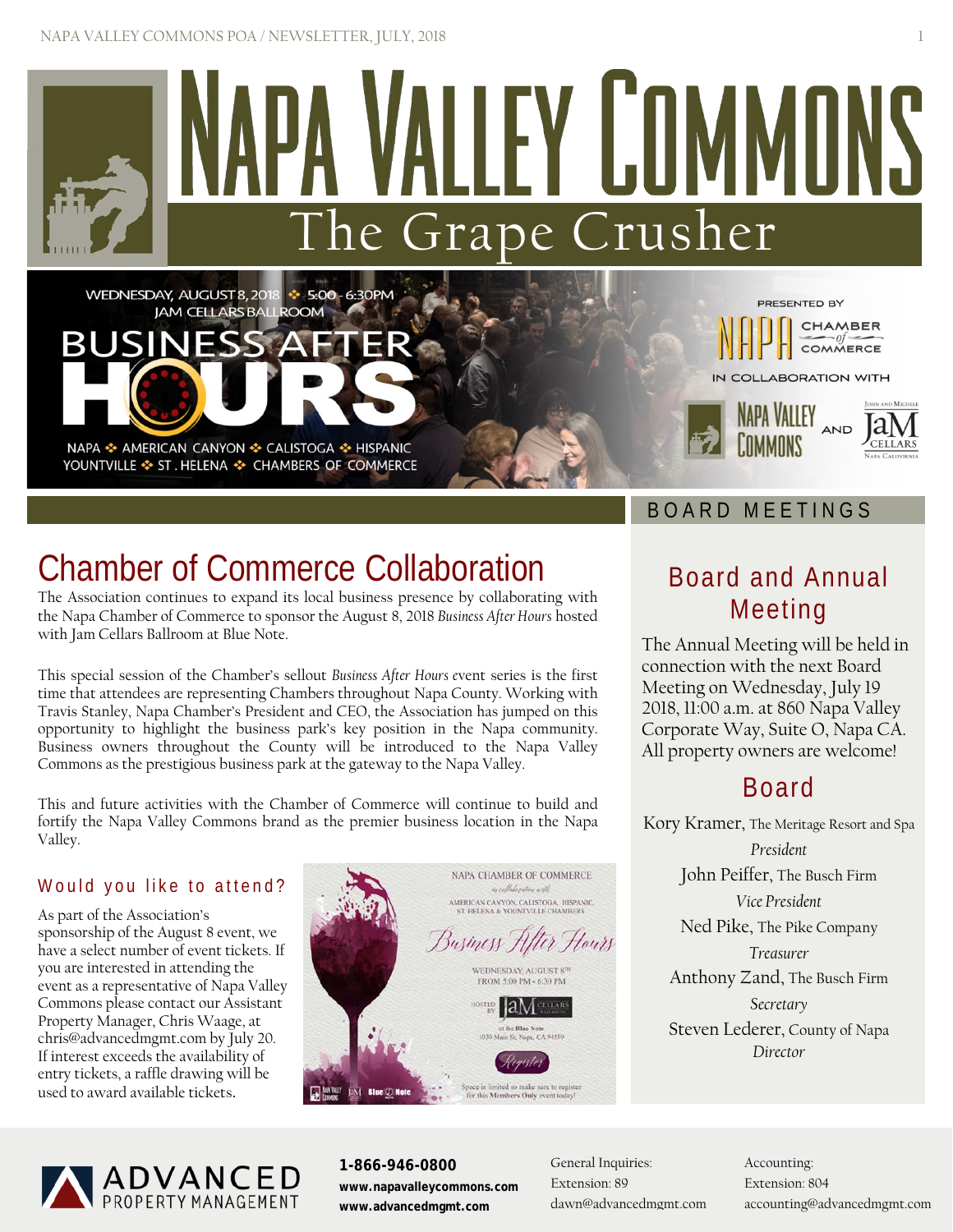

## Vista Collina Grand Opening Update

After watching with excitement as the Vista Collina Resort has taken shape, we are all eagerly anticipating its grand opening. While soft openings of its many

amenities and the resort's first guest stays may be taking place in mid-July, the official grand opening date is set for August 1, 2018, with ceremonial opening events to take place later in the month of August.

In addition to the resort's 145 Tuscan style rooms and suites, the complex hosts several outstanding meeting spaces and 9 tasting rooms. If you would like to tour the resort or consider hosting your next company event in one of its beautiful facilities, please contact Katie Boyle, Executive Meeting Manager[, kboyle@meritageresort.com.](mailto:kboyle@meritageresort.com)

# Maintaining Regulatory Signs

Included in the Association's extensive Master Sign Program are more than 150 regulatory signs with 27 different sign types. These different types are made up of everything from bike lane, u-turn, directional, speed limit, and noparking signs, as well as several combinations of these signs and more. The Association orders the production of regulatory signs to the Master Sign Program specifications, but once installed, they are then maintained or replaced by the City of Napa.

With so many different types of signs scattered over the business park, the challenge has been how to track the signs' condition and, when repairs or replacement is needed, how to effectively communicate their location, sign type, and level of repair needed. To solve this issue, Management needed a solution to capture the location of each sign, document its condition and provide



effective communication to the City of Napa for follow up. In short order the management team put together a mobile app solution that does just that. All of the Association's regulatory signs were quickly entered into the application along with their GPS location. Now management can quickly locate and report needed repairs to the City of Napa Public Works Department.

## BUSINESS SPOTLIGHT



# *BUYWINE.COM*

## Wine Media Advertising

For more than four years, Buywine.com (Wine Media Advertising) has been part of the Napa Valley Commons business community. The Association's management team took the opportunity to sit down with the company's dynamic founders, Alma Callan and Joseph Filutze, to learn more about this unique business.

Buywine.com is a premier educational website connecting consumers to wine, food and travel all over the world. With its extensive features, the site provides advertising opportunities for wineries, restaurants and travel, a robust wine education platform, and a nearly endless supply of feature articles highlighting the best in wine, food and travel. We were astounded to learn the site contains more than 47,000 unique pages.

While Buywine.com is an outstanding opportunity for the consumer with its extensive educational resources within the Wine Academy and the soon to launch Wine Sales platform, the highlight for us were the business-to-business opportunities the site provides. Boutique wineries can set themselves apart with feature articles and online content, all for less than the cost of a single wine tasting. Additionally, Buywine.com's offices in the

Commons are beautifully arrayed and licensed as a satellite tasting room, ready to host their winery clients. Take a moment to check out Buywine.com and explore a local business that is bringing tourism to Napa while educating the world about one of our favorite topics... wine.



**1-866-946-0800 www.napavalleycommons.com www.advancedmgmt.com**

General Inquiries: Extension: 89 [dawn@advancedmgmt.com](mailto:dawn@advancedmgmt.com)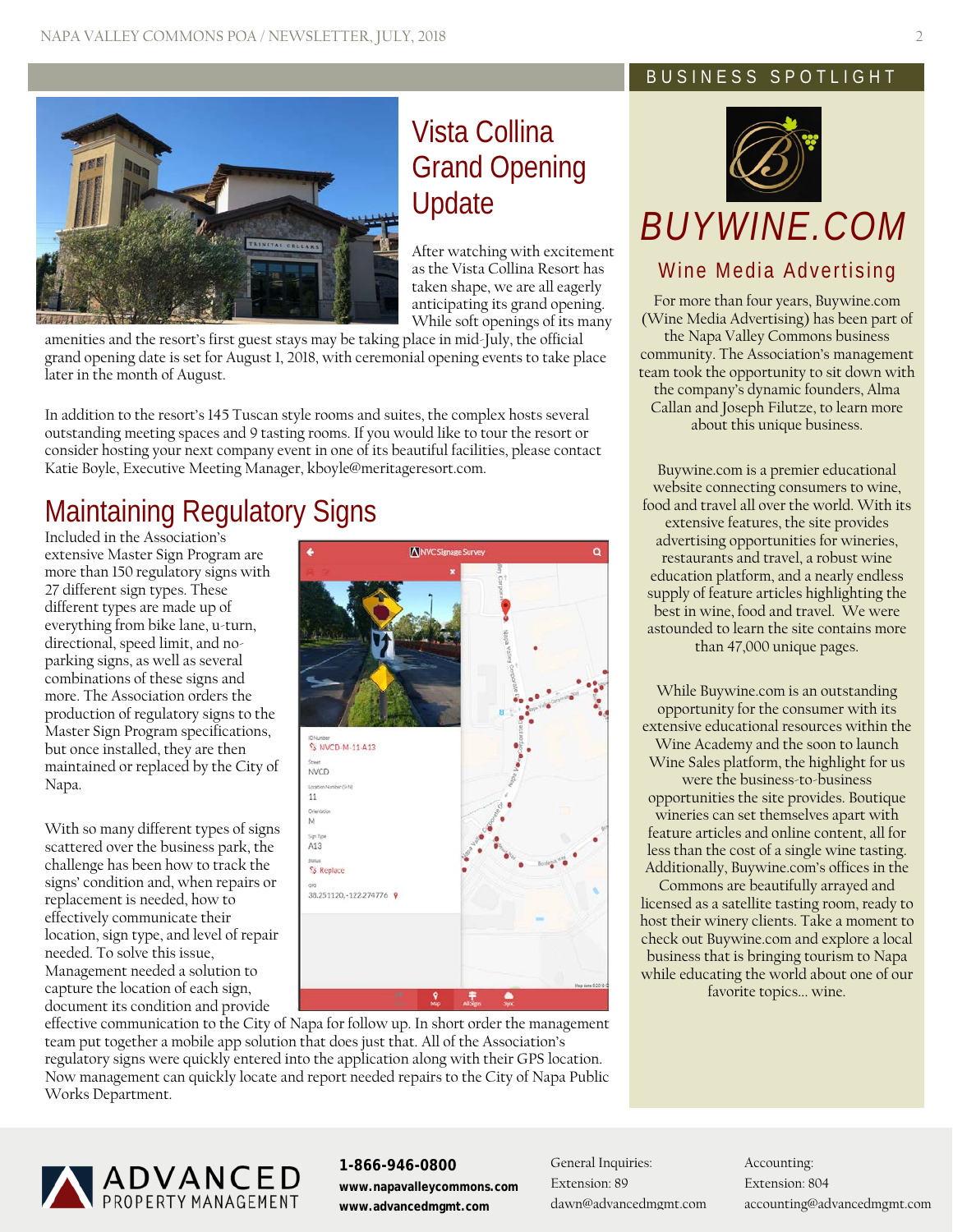

## County Installs New Bus Shelter

In accord with the Association's design standards, the County has upgraded their bus shelter with a very impressive new look. Thank you to everyone at the County that was involved in this project!

## PEDESTRIAN IMPROVEMENTS UNDERWAY

Early in 2017, The Grape Crusher announced plans to pursue improvements throughout the Napa Valley Commons business park, bringing in safe pedestrian access with sidewalks, trails, and crosswalks. In harmony with the adopted design guidelines, these improvements would continue to add beauty and value to properties by ensuring safe and convenient pedestrian access. Once complete, this project will provide fluid pedestrian walkways throughout the park and connect us with neighboring areas including the developing Napa Pipe and the proposed expansion of the Napa Valley Vine Trail.

We are happy to report that construction efforts are well underway. To date, sidewalks are being installed around 2600 and 2751 Napa Valley Corporate Drive and 850 Bordeaux

Way. The frontage improvements offer a refreshed look and feel to our community with a new palette of plants that will be both beautiful and drought-resistant. We look forward to the remaining phases of this project as we advance pedestrian improvements over the coming years.

## Online Payments with NO FEES!

*Now Available in the Owner Portal*

Management has recently added features to the Owner Portal to make online payments easy and free of additional charges. This updated feature gives owners the ability to set up one time or automatic recurring ACH (bank-to-bank) fund transfers. To set up a new ACH payment plan visit the association's website and log in to the *[Owner Portal](https://caliber.cloud/CaliberWeb2_AdvancedPropertyMgmt)*. Next, click on "ACH/EFT" in the menu options and follow the prompts to set up your payments. To learn more about setting up an ACH payment plan please view our video tutorial at:

### **[www.advancedmgmt.com/online-payments](http://www.advancedmgmt.com/online-payments)**

If you have questions or need assistance in setting up your ACH payments please contact accounting at (866) 946-0800 x804 o[r accounting@advancedmgmt.com](mailto:accounting@advancedmgmt.com)

## BUSINESS SPOTLIGHT



## Be the Next Business Spotlight

The Napa Valley Commons is a true representation of Napa; made up of wineries, tourism, community infrastructure, and local business-tobusiness solutions. We have a diverse and eclectic group of businesses, and we often do not realize all of the resources that are just around the corner.

The Business Spotlight is a chance to connect our community's business, to create opportunities for collaboration, to bring in new local clients and to forge new business relationships. If you would like your business to be featured in an upcoming newsletter, please contact our Assistant Property Manager, Chris Waage at [chris@advancedmgmt.com.](mailto:chris@advancedmgmt.com)

## Management

Advanced Property Management (APM) was established in 1986 and is a full service property management company. APM has been managing the common areas at Napa Valley Commons since November 15, 2005. One of the primary objectives was to assist in the formation of a Property Owners Association (POA).

Now we are working with the new Board of Directors to address the key issues facing the POA.



**1-866-946-0800 www.napavalleycommons.com www.advancedmgmt.com**

General Inquiries: Extension: 89 [dawn@advancedmgmt.com](mailto:dawn@advancedmgmt.com)